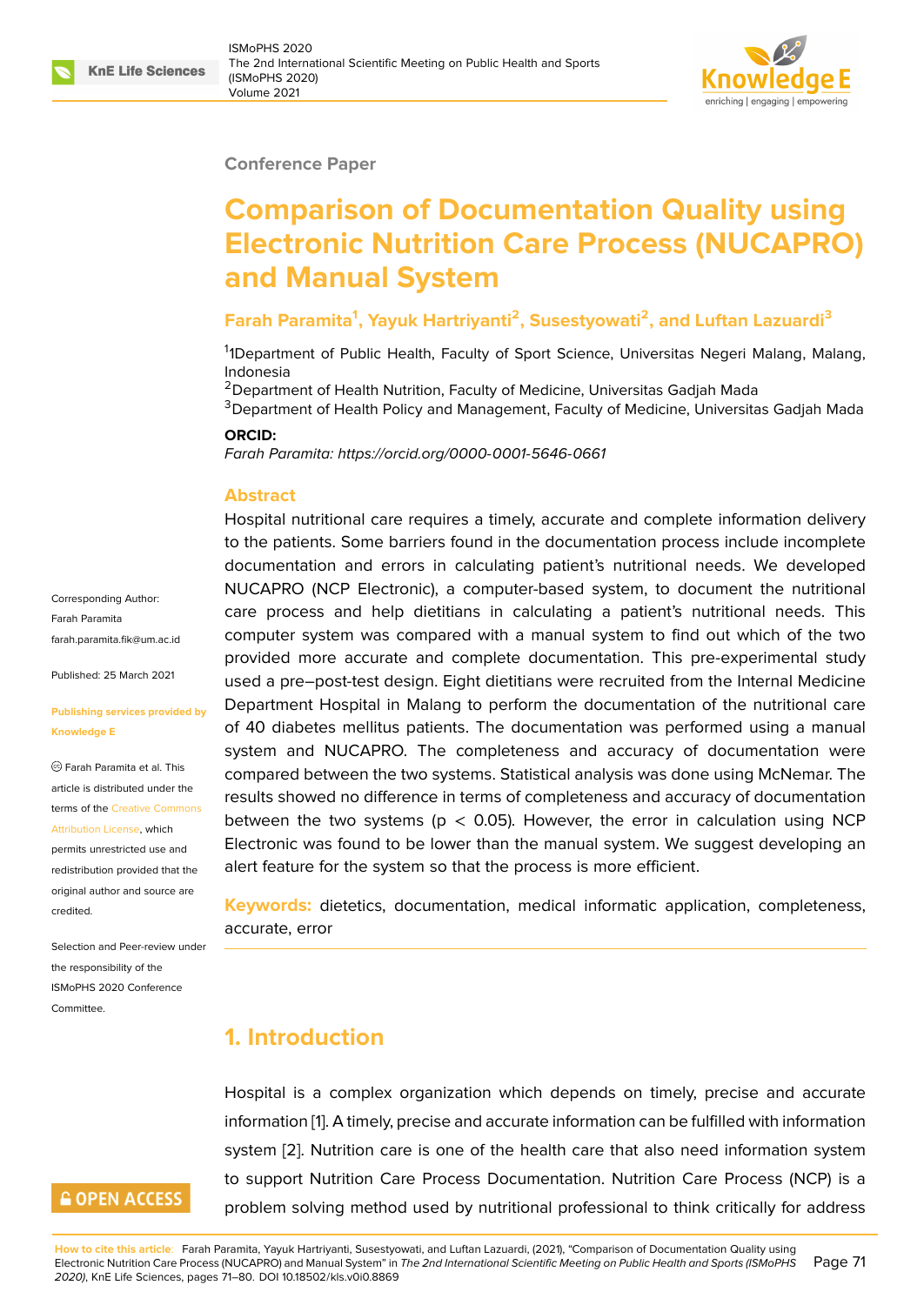nutrition related problem and provide safe and effective quality of nutritional care. It consists of four interrelated steps: nutrition assessment, nutrition diagnosis, nutrition intervention and nutrition monitoring and evaluation [3]. Nutrition care process steps described by standard language called International Dietetics and Nutrition Terminology (IDNT). The Nutritional Care Process and International Dietetics and Nutrition Terminology currently being implemented by dietitian all over t[he](#page-8-1) world including in Indonesia.

Study showed that Dietitians found several barrier for implementation of nutrition care process. Implementation nutrition care process in Hospital in Bandung show that incomplete documentation found because dietitian wanted to save time [4]. Another study showed that dietitian did not calculate nutrition requirement for patient because lack of time [5]. Nutrition care process was poorly documented because lack of time and inadequate number of personnel. Adequate documentation is import[an](#page-8-2)t for high quality of care and patient safety [6].

Computer [ba](#page-8-3)sed system is expected to overcome the barriers for implementation NCP and provide high quality of documentation. Using computer system is faster also delivering high quality care by imp[ro](#page-8-4)ving accuracy and completeness of documentation [7]. Studies showed that using computer system reduced 68% time to calculate nutritional needs in patients [5]. Other studies also showed the same result, using computer system in haemodialysis unit is faster than using manual or paper based system. It also [sh](#page-8-5)ow significant improvement in efficiency of nutritional care and effectiveness related to patient outcomes [8].

In this study, we develop NUCAPRO (NCP Electronic) a computer based system to record nutrition care process documentation, automatic calculate patients nutritional needs, and provide e[le](#page-9-0)ctronic International Dietetic and Nutrition Terminology for nutrition diagnosis. This computer system is a prototype that need to be tested in hospital setting. The objective of this study was to compare documentation accuracy and completeness in nutrition care process documentation using NUCAPRO with manual paper based system.

## **2. Material and Method**

This was pre-experimental study with one group pre–post-test design. This study was held in one of the hospital in Malang, Indonesia. Pre-experimental study was used because NUCAPRO used was only on trial phase. There were two phase of this study, the first one was manual documentation system, it was done as usual with paper based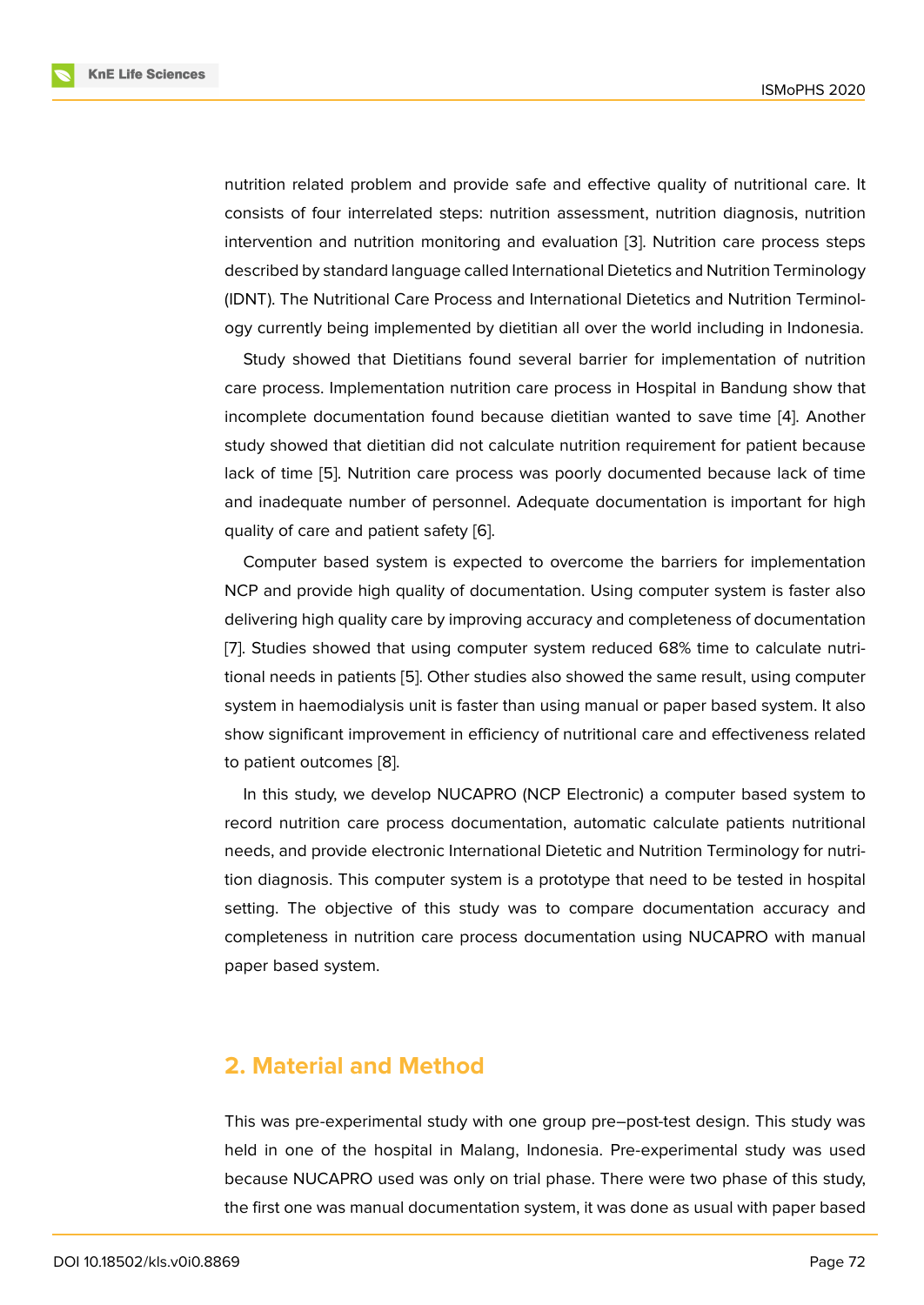

system in service hour. The second phase was electronic documentation system phase using NUCAPRO after service hour.

Eight dietitians in Internal Medicine Department at Hospital in Malang were involved to record nutrition care process of 40 Diabetes Mellitus typed II patients. The patients who has malnutrition risk (scored  $\geq$  2) according to screening result was chosen to be sample of this study. The inclusion criteria of dietitians who join this study was already received NCP training and have the ability to operate computer.

Data collections include completeness of documentation and accuracy documentation. Completeness of documentation was assessed using completeness documentation form, which was include all of the item in nutrition care process documentation in medical record. Accuracy of documentation was assessed with recalculate nutrition status using body mass index and mid upper arm circumference. Observation of process and document of nutrition care process including Nutrition Assessment, Nutrition Diagnosis and Nutrition Monitoring and Evaluation's plan.

McNemar was performed to analyse categorical data using STATA 12.1 statistical program. This study was held after obtained ethical clearance from the medical and health research ethics committee (MHREC) of Universitas Gadjah Mada

## **3. Results**

## **3.1. Nutrition care process**

Nutrition care process has been implemented in this hospital since 2006 and include in medical record since 2014. There are 8 Nutrition care process documentation forms should be record by dietitians: nutrition screening form, nutrition assessment form, problem identification form, nutrition planning form, integrated patients progress form, nutrition progress form, nutrition resume form and nutrition education form. Nutrition care process documentation begin with nutritional screening to identify malnutrition risk in patients. Nutritional screening using several parameter including weight change in last 6 months, decreased food appetite and special condition existed in patients (chemotherapy, haemodialysis, diabetes mellitus, etc).

Nutrition assessment is the next step done by dietitians when patients has risk of malnutrition (nutrition screening score  $\geq$  2). This step include recording data collection such as anthropometry, biochemical, physical and clinical condition, dietary and patient history. Documentation of nutrition assessment was recorded in nutrition assessment form. In nutrition assessment process, dietitian would identify nutrition problem occurred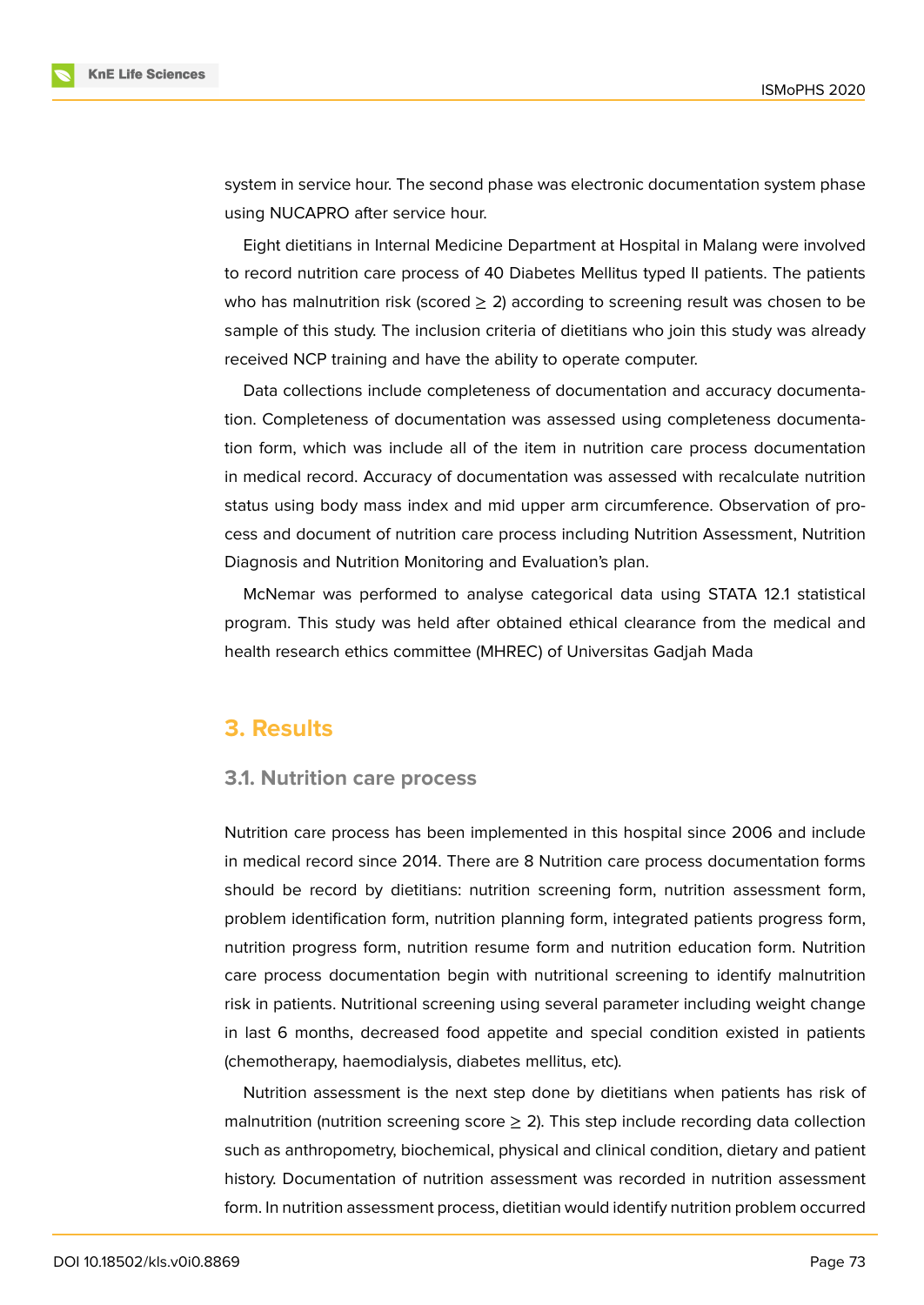

in patients. Nutrition diagnosis as a next step of nutrition care process was written with PES statement (Problem, Aetiology, Sign Symptom) using International Dietetic and Nutrition Terminology in Bahasa. Nutrition interventions consist of type of diet given to patients and also nutrition education. Nutrition monitoring and evaluation form consist of documentation of indicator used by dietitian to monitor and evaluate patient based on assessment data record. This study limit the observation only in assessment, diagnosis, intervention and monitoring and evaluation plan.

## **3.2. Dietitian characteristic**

Eight dietitian who meet inclusion criteria was involved in this study. The characteristic of dietitian was list down in this table below

| <b>Dietitian characteristic</b> | <b>Number</b>  | Percentage (%) |
|---------------------------------|----------------|----------------|
| Age (yr)                        |                |                |
| $30$                            | $\overline{7}$ | 87.5           |
| >30                             | 1              | 12.5           |
| Gender                          |                |                |
| Man                             | 2              | 25             |
| Woman                           | 6              | 75             |
| <b>Working experience (yr)</b>  |                |                |
| $<$ 1                           | 1              | 12.5           |
| >1                              | $\overline{7}$ | 87.5           |
| <b>Received NCP training</b>    |                |                |
| Yes                             | 8              | 100            |
| <b>No</b>                       | $\Omega$       | $\mathbf 0$    |
| <b>Education</b>                |                |                |
| Diploma degree                  | 3              | 37.5           |
| Bachelor's degree               | 5              | 62.5           |
| Ability to operate computer     |                |                |
| Yes                             | 8              | 100            |
| <b>No</b>                       | 0              | 0              |

TABLE 1: Dietitian characteristic.

Source: Author's own work.

Dietitian characteristic who join this study mostly aged less than 30 with working experience at least 9 months. All of dietitian have received nutrition care process training from hospital also NUCAPRO tutorial from investigator. They also have ability to operate computer at least Ms Office.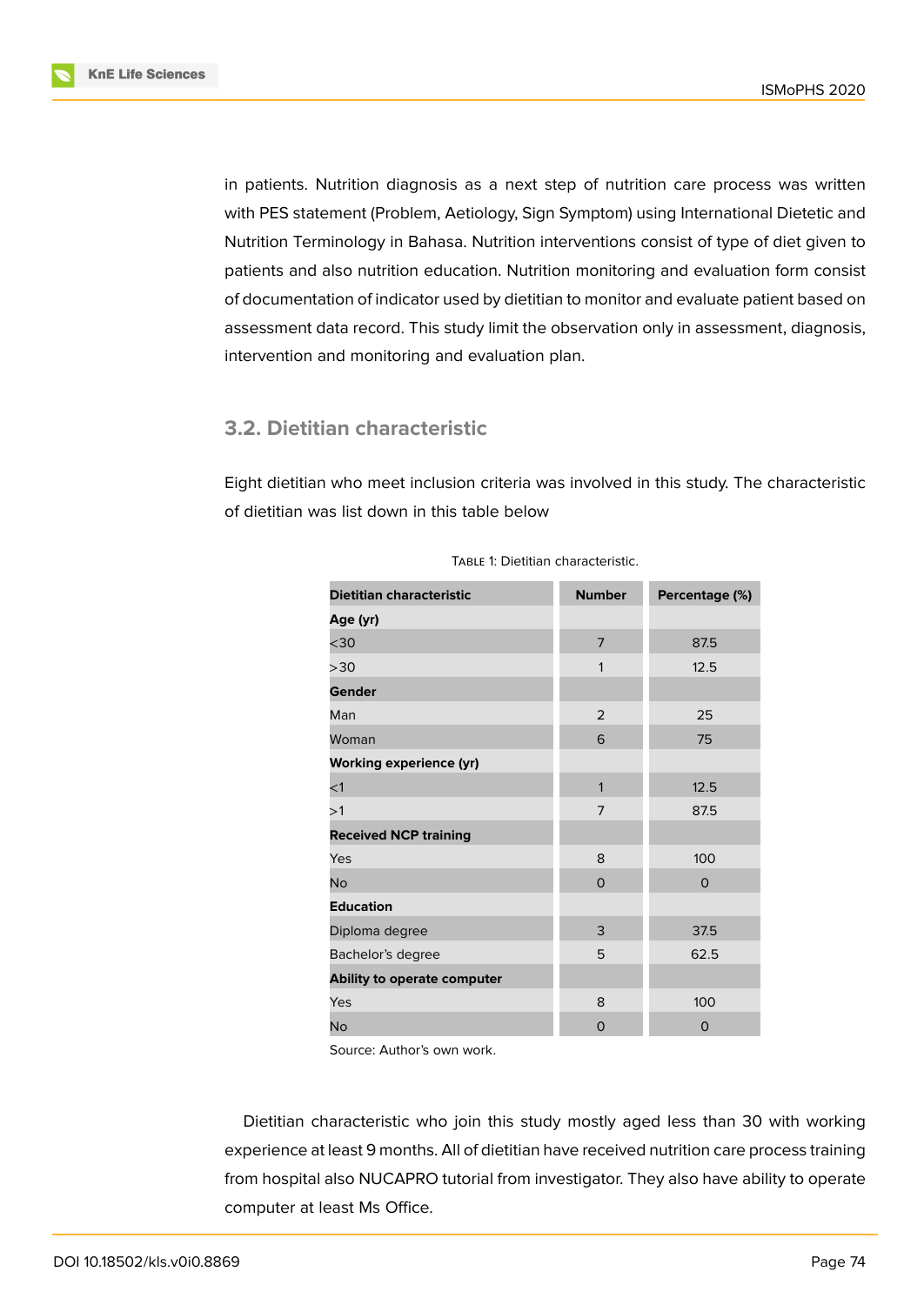**KnE Life Sciences** 



Eight Dietitians recorded 40 nutrition care documentation DM typed II patients both manually and electronically with NCP Electronic. Dietitians worked in several rooms including Room 22, 24B, 24C, 25, 26, 27, 28, 29, Pulmonary, Cardiovascular Care Unit (CVCU), Stroke Unit (SU), and Pulmonary High Care Unit (PHCU). Forty DM typed II cases was divided equally by eight dietitians, so each dietitian should record 5 DM cases both manually and electronically. During data collection process, DM typed II patients were difficult to find in some room. Because of that, investigator added another case beside DM typed II (cancer, kidney disease, heart disease and cardiovascular accident (CVA)) to obtain relatively the same number of documentation. Investigator done this in order to get relatively the same documentation load for each dietitians.

## **3.3. Documentation completeness between manual and NUCAPRO systems**

Completeness documentation in this study focus on nutrition assessment form, problem identification form and nutrition planning form. This table below describe each section assessed in completeness in documentation.

Incomplete manual documentation only found in nutritional status section which is perform by 2 dietitians. This incomplete documentation was because dietitian forget to complete patient's nutritional status. Based on documentation observation, there are 2 incomplete documentation using NUCAPRO which was section nutrition problem. This incomplete documentation was done by one dietitian. In manual system documentation we found two incomplete documentation as it change to computer system it became complete documentation. Otherwise, we found 2 complete documentation in manual system as it change to computer system it became incomplete documentation. Statical analyse using McNemar show that there were no different in documentation completeness between manual and computer system using NUCAPRO (p>0.05)

## **3.4. Documentation accuracy between Manual and NUCAPRO systems**

Accuracy documentation between manual and using NUCAPRO was describe in the table below.

This study show that there was 1 no calculation error in manual documentation but when using NUCAPRO we found calculation error. This calculation error documentation was because dietitian input wrong height data's patients leading to misclassification of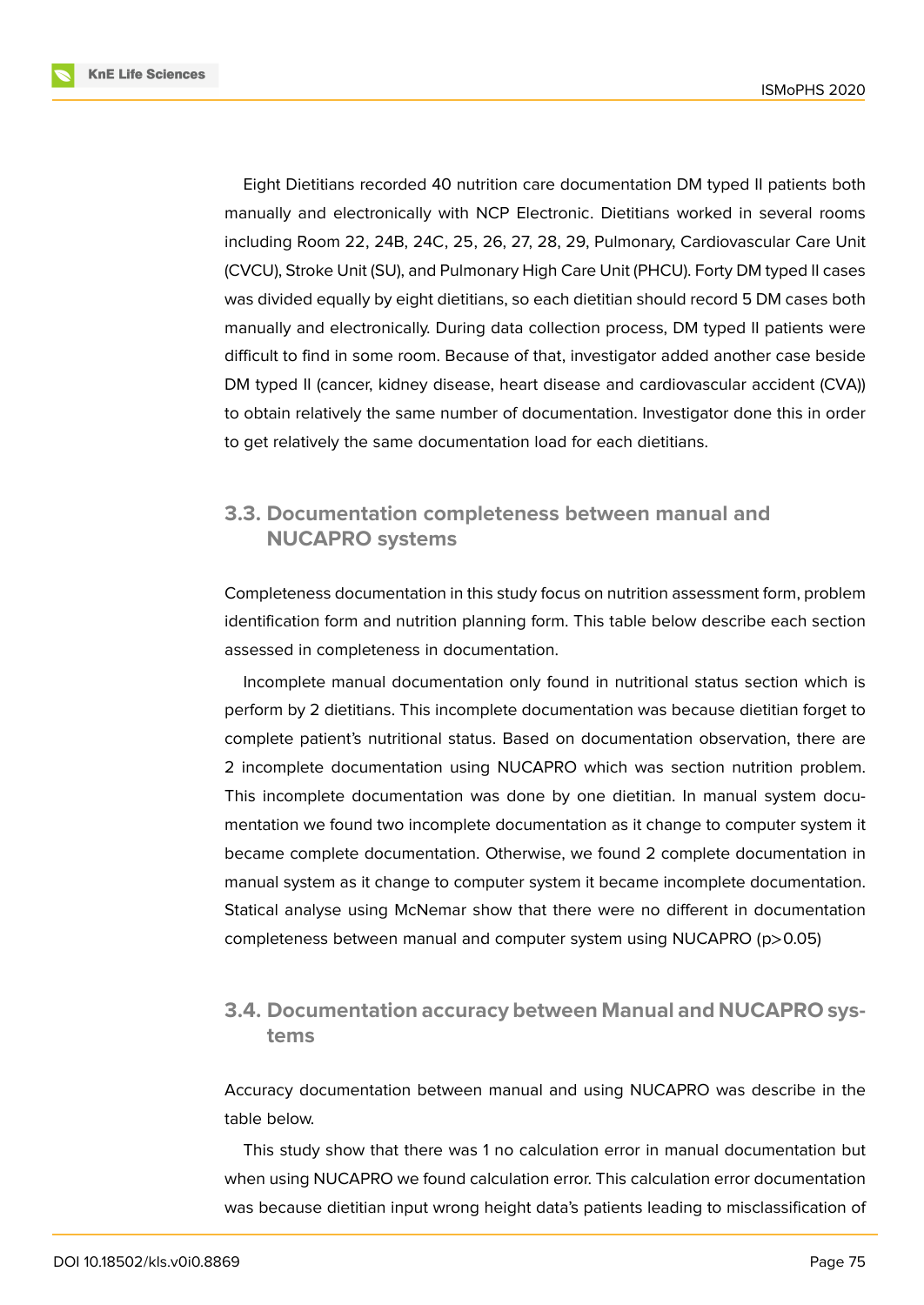| <b>Documentation</b><br>section        | Manual system (n) |              | <b>NUCAPRO (n)</b> |                |
|----------------------------------------|-------------------|--------------|--------------------|----------------|
|                                        | <b>Complete</b>   | Incomplete   | <b>Complete</b>    | Incomplete     |
| Medical record ID                      | 40                | $\circ$      | 40                 | $\mathsf{O}$   |
| Patient's name                         | 40                | $\mathbf 0$  | 40                 | $\mathsf{O}$   |
| <b>Birthday</b>                        | 40                | $\Omega$     | 40                 | $\mathsf{O}$   |
| Date of recording                      | 40                | $\mathbf{O}$ | 40                 | $\mathsf{O}$   |
| Anthropometric                         | 40                | 0            | 40                 | $\mathsf{O}$   |
| <b>Nutritional status</b>              | 38                | 2            | 40                 | $\mathbf 0$    |
| <b>Biochemical</b>                     | 40                | $\mathsf{O}$ | 40                 | $\mathsf{O}$   |
| Physical and clinical                  | 40                | $\mathbf 0$  | 40                 | $\mathbf 0$    |
| Past nutritional history               | 40                | $\mathsf{O}$ | 40                 | $\mathsf{O}$   |
| <b>Current nutritional</b><br>history  | 40                | $\mathbf 0$  | 40                 | $\mathbf 0$    |
| Past medical history                   | 40                | $\mathsf{O}$ | 40                 | $\mathsf{O}$   |
| Current medical history                | 40                | $\mathbf{O}$ | 40                 | $\mathbf 0$    |
| Nutrition problem                      | 40                | $\mathsf{O}$ | 38                 | $\overline{2}$ |
| <b>PES</b> statement                   | 40                | $\mathbf 0$  | 40                 | $\mathsf{O}$   |
| Type of diet                           | 40                | $\mathbf 0$  | 40                 | $\mathsf{O}$   |
| Diet composition                       | 40                | $\mathbf{O}$ | 40                 | $\mathsf{O}$   |
| Nutrition education                    | 40                | $\Omega$     | 40                 | $\mathsf{O}$   |
| Monitoring and<br>evaluation indicator | 40                | $\mathbf 0$  | 40                 | $\mathbf 0$    |

TABLE 2: Documentation completeness between manual and NUCAPRO systems.

Source: Author's own work.

TABLE 3: Documentation accuracy between manual and NUCAPRO systems.

| <b>Manual documentation</b> | <b>NUCAPRO</b>           |                                 |              | P-value |
|-----------------------------|--------------------------|---------------------------------|--------------|---------|
|                             | <b>Calculation Error</b> | <b>No. Calculation</b><br>Error | <b>Total</b> |         |
| <b>Calculation error</b>    |                          | 6                               | 6            | 0.058   |
| <b>No calculation error</b> |                          | 33                              | 34           |         |
| Total                       |                          | 39                              | 40           |         |

Source: Author's own work.

patients nutrition status. Otherwise we found 6 manual documentation which has calculation error documentation became no error documentation when using NUCAPRO. McNemar statistical analysed show that there was no different in documentation accuracy between manual and using NUCAPRO. However error documentation found when using NCP Electronic was lower than manual system.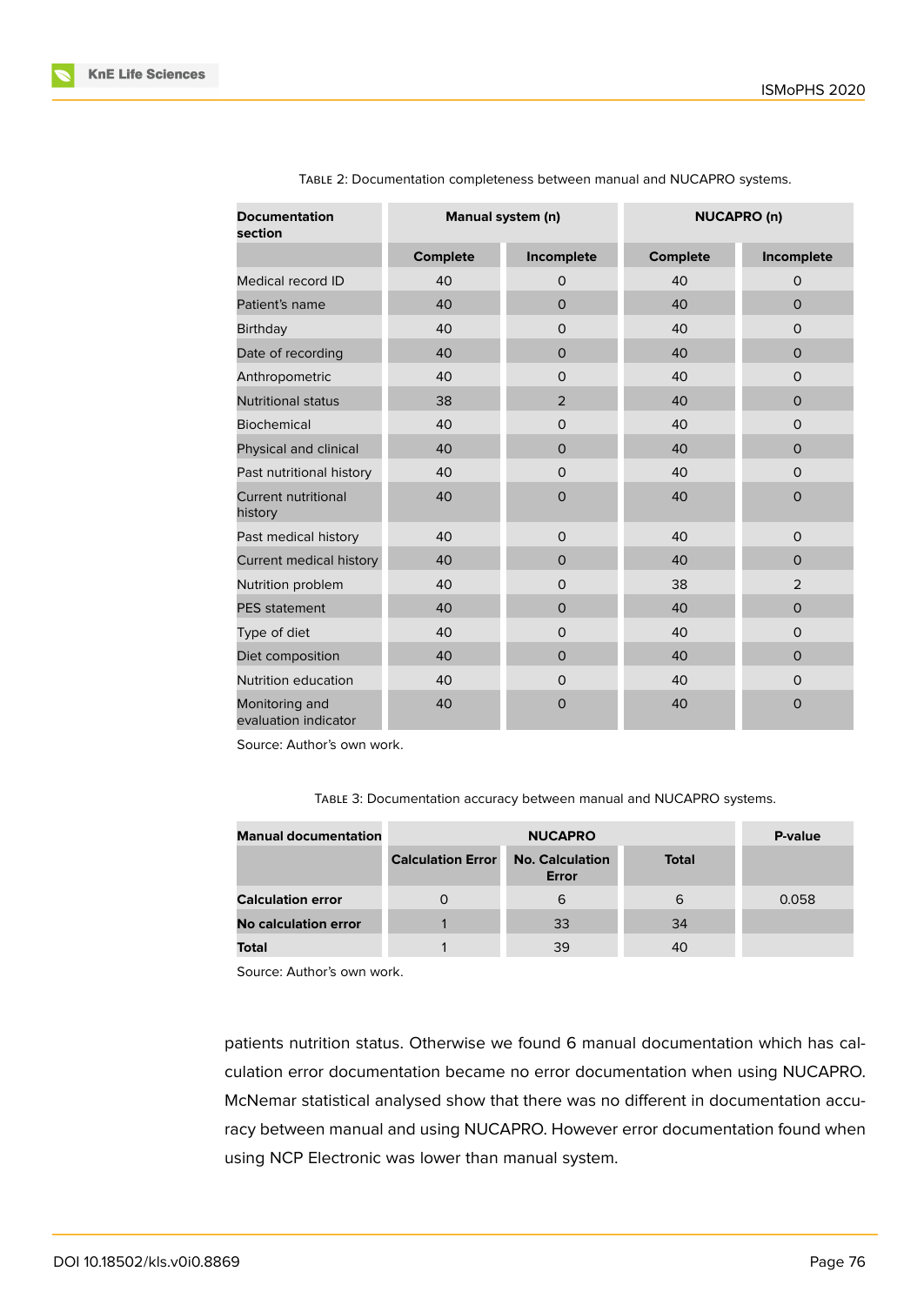## **4. Discussion**

Completeness known as one of the dimension of information and also quality aspect of electronic system. This study showed that there was no different in completeness between using manual system and NUCAPRO. In manual system, incompleteness found in nutritional status interpretation. Previous study show that the weakness of manual system was incomplete documentation result to quality of health service [9]. Incomplete information leading to delay or error in decision making [10].

Incomplete documentation also found in computer system using NUCAPRO. This incomplete documentation found in problem identification section. This [re](#page-9-1)sult also has the same finding with study conducted by Ekawati. It [sh](#page-9-2)owed that 50.12 % incomplete documentation found in electronic medical record including general condition, physical examination, diagnosis with ICD X code, medical prescription and laboratory assessment [11]. Another study also state that incomplete documentation was found in electronic documentation. Some missing information related to medical prescription mainly occur during patient first visit [12].

Using ele[ctro](#page-9-3)nic system cannot guarantee completeness of documentation. This is occur due to omission and error made by health worker. The need to record documentation of patient's data can be burden[som](#page-9-4)e for health worker as a result data accuracy is not maintained, delays occur which result in incomplete documentation of patient's data [13]. Health worker behavioural factor are factors that play an important role in quality of data documentation. Good documentation is fully determined by completeness and consistency of health worker to record information into electronic system during health [ser](#page-9-5)vice activities [14].

Problem identification section was the incomplete documentation in computer system using NUCAPRO. This section completed according to nutrition assessment steps during nutrition care pr[oce](#page-9-6)ss. NUCAPRO has no automation feature and reminder feature in problem identifications section, so whenever user did not complete this section, they can continue to the next section. This was the weakness of NUCAPRO where problem identification should be entered manually resulting incomplete documentation possibility. Adding reminder feature expected to be a solution to overcome the incomplete documentation problem in NUCAPRO. This addition will help user to complete each section of problem identification before continuing to the next section of nutrition care process documentation. Automation feature also increase completeness of documentation compared to manual system [15]. Automation also be a solution to solve any incompleteness in the problem identifications sections. This has the same result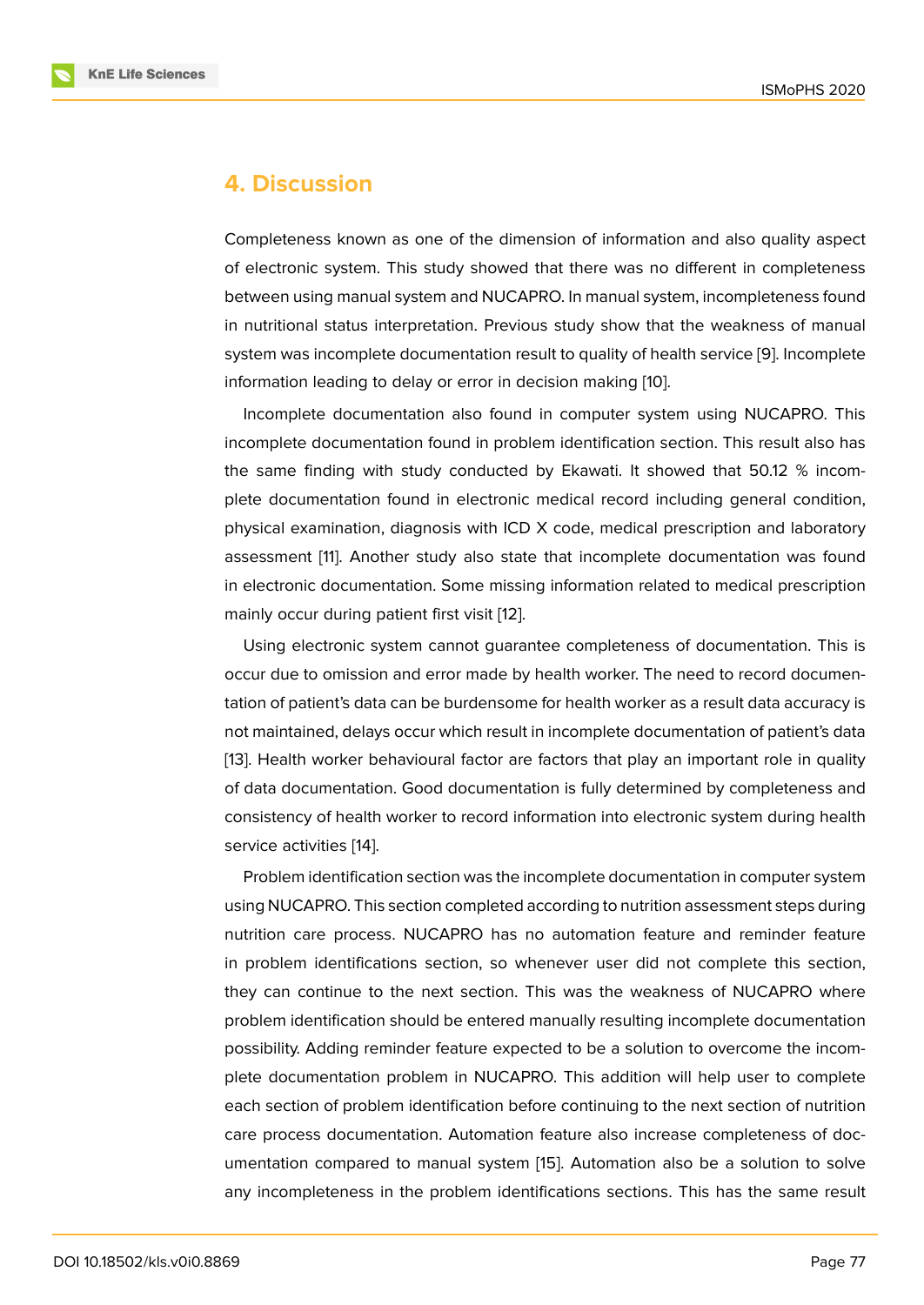with previous study, it show that addition of automatic feature in electronic systems significantly increase documentation completeness compare to manual system [16].

Calculation error in manual documentation system and using NUCAPRO specify to nutrition status calculation using body mass index interpretation and mid upper arm circumference interpretation. This study show that calculation error in NUCAPR[O](#page-9-7) was lower than using manual or paper based system as it stated in previous study that using electronic system minimize error in nutrition patient's need calculation [5]. The same result were also found in the use of an electronic system for the calculation of the Total Parenteral Nutrition (TPN) formula where the electronic system has absolutely no errors while manual system was found 2.98% error [17]. Another study show t[ha](#page-8-3)t electronic system a was also reducing error in calculation of Total Parenteral Nutrition formula [18].

McNemar statistical analyse show that there was no significant different calculation error between manual system and using NUC[AP](#page-9-8)RO, however error calculation found lower in electronic system using NUCAPRO. Manual documentation system ha[s 6](#page-9-9) calculation error finding however electronic system using NUCAPRO found only 1 calculation error. According to document observation, calculation error in NUCAPRO occurred because dietitian input wrong data leading to misclassification of nutritional status interpretation. The existence of calculation error in this study was caused by the factor of NUCAPRO users. Similar errors have been found in other studies, in electronic system, error are also found because of nutritionist error in entering data [5]. Even the electronic system is completed with automatic calculation feature, the result will still depend on the user when entering data. Well-designed system will not produce perfect result without user accuracy and attention to detail [5].

The automation of calculation can reduce calculation error compared to manual systems. The manual system is prone to error, in this study calculation error occur because dietitian input wrong cut off in the mid upp[er](#page-8-3) arm circumference denominator formula. The use of electronic system that has automatic calculation can ease the burden on manual calculations. The use of an electronic system is able to offer easy, fast and safe nutrition care. The existence of an integrated electronic system in health service practices can increase efficiency and also improve the quality of nutrition service [5].

## **5. Conclusion**

There was no different in completeness and calculation error documentation found between manual system and using NUCAPRO, however calculation error using NUCAPRO was lower than manual system. Improvement in NUCAPRO feature is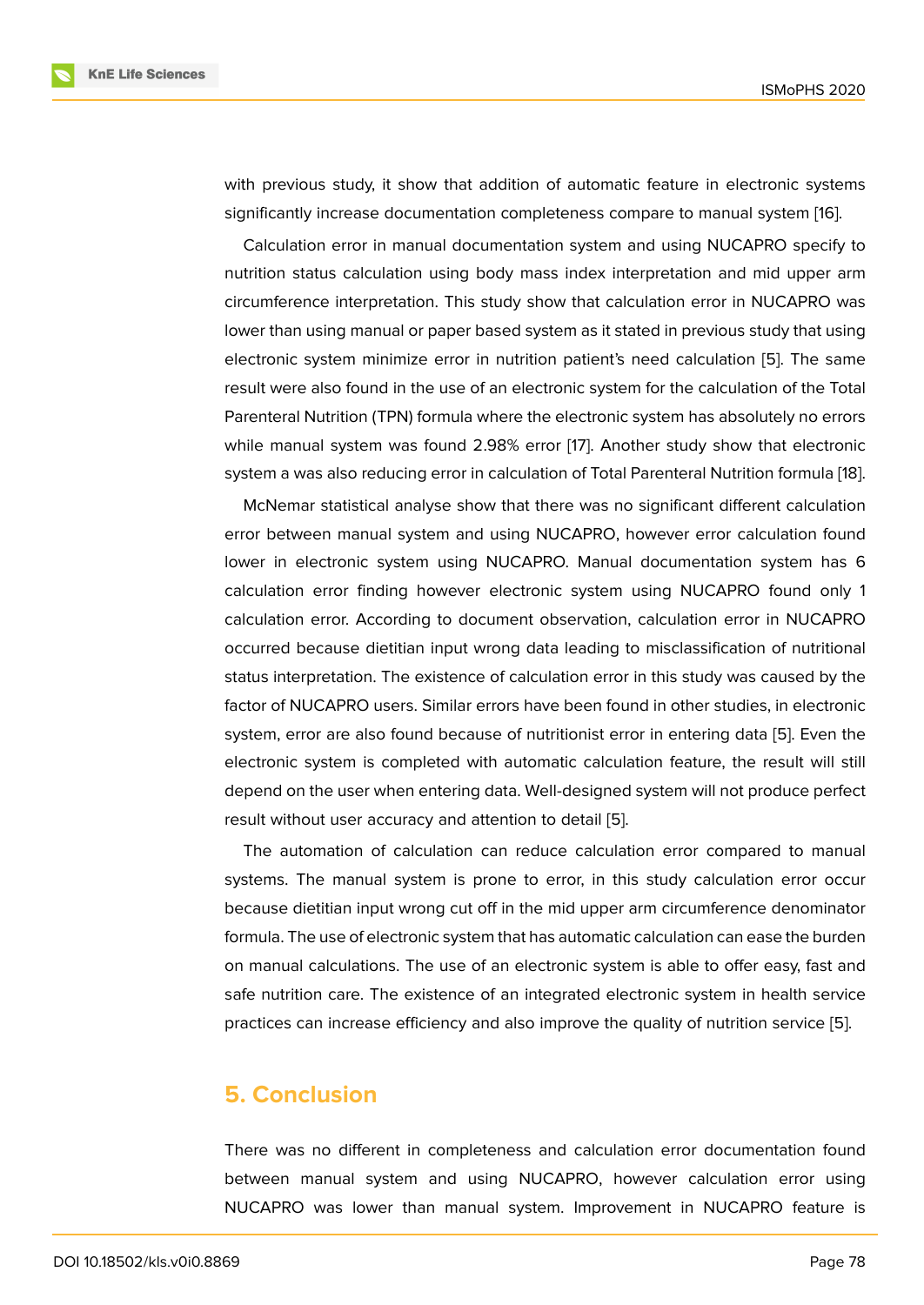

further needed to increase completeness of nutrition care process documentation, adding automatic feature and reminder feature will give the benefit for user. Future study should consider the benefit using NUCAPRO in community setting also develop handheld device application for documentation of nutrition care process.

# **Acknowledgement**

We thank the dietitian in Saiful Anwar Hospital Malang, that participated in this study; Nutrisoftbank member who develop NUCAPRO (Hiya Alfi Rahmah, Bayu Christia).

## **Conflict of Interest**

No potential conflict of interest was reported by authors.

## **References**

- <span id="page-8-0"></span>[1] Sitepu, Roslenni. (2005). *Evaluasi Penerapan Sistem Informasi Manajemen Rumah Sakit Di RSUP Haji Adam Malik Medan*. Medan: Universitas Sumatera Utara.
- [2] Riana, Apit. (2006). *Evaluasi Kinerja Sistem Informasi Manajemen Ditinjau dari Aspek Persepsi Pengguna dalam Mendukung Proses Manajemen di Rumah Sakit PKU Muhammadiyah Yogyakarta*. Semarang: Universitas Diponegoro.
- <span id="page-8-1"></span>[3] Lacey, K. and Pritchett, E. (2003). Nutrition Care Process and Model: ADA Adopts Road Map to Quality Care and Outcomes Management. *Journal of the American Dietetic Association.,* vol. 103, issue 8, pp. 1061–72.
- <span id="page-8-2"></span>[4] Utami, Nanda Gita. (2011). *Analisis Beban Kerja dan Kinerja Dietisien dalam Melaksanakan Nutrition Care Process di Ruang Rawat Inap Rumah Sakit Hasan Sadikin Bandung*. Yogyakarta: Universitas Gadjah Mada.
- <span id="page-8-3"></span>[5] Skouroliakou, M., *et al*. (2009). The Development and Implementation of a Software Tool and its Effect on the Quality of Provided Clinical Nutritional Therapy in Hospitalized Patients. *Journal of the American Medical Informatics Association.*, vol. 16, issue 6, pp. 802–5.
- <span id="page-8-4"></span>[6] Molyneux, J. (2001). Interprofessional Teamworking: What Makes Teams Work Well? *Journal of Interprofessional Care*, vol. 15, issue 1, pp. 29–35.
- <span id="page-8-5"></span>[7] Lau, F., *et al*. (2010). A Review on Systematic Reviews of Health Information System Studies. *Journal of the American Medical Informatics Association.*, vol. 17, issue 6, pp. 637–45.